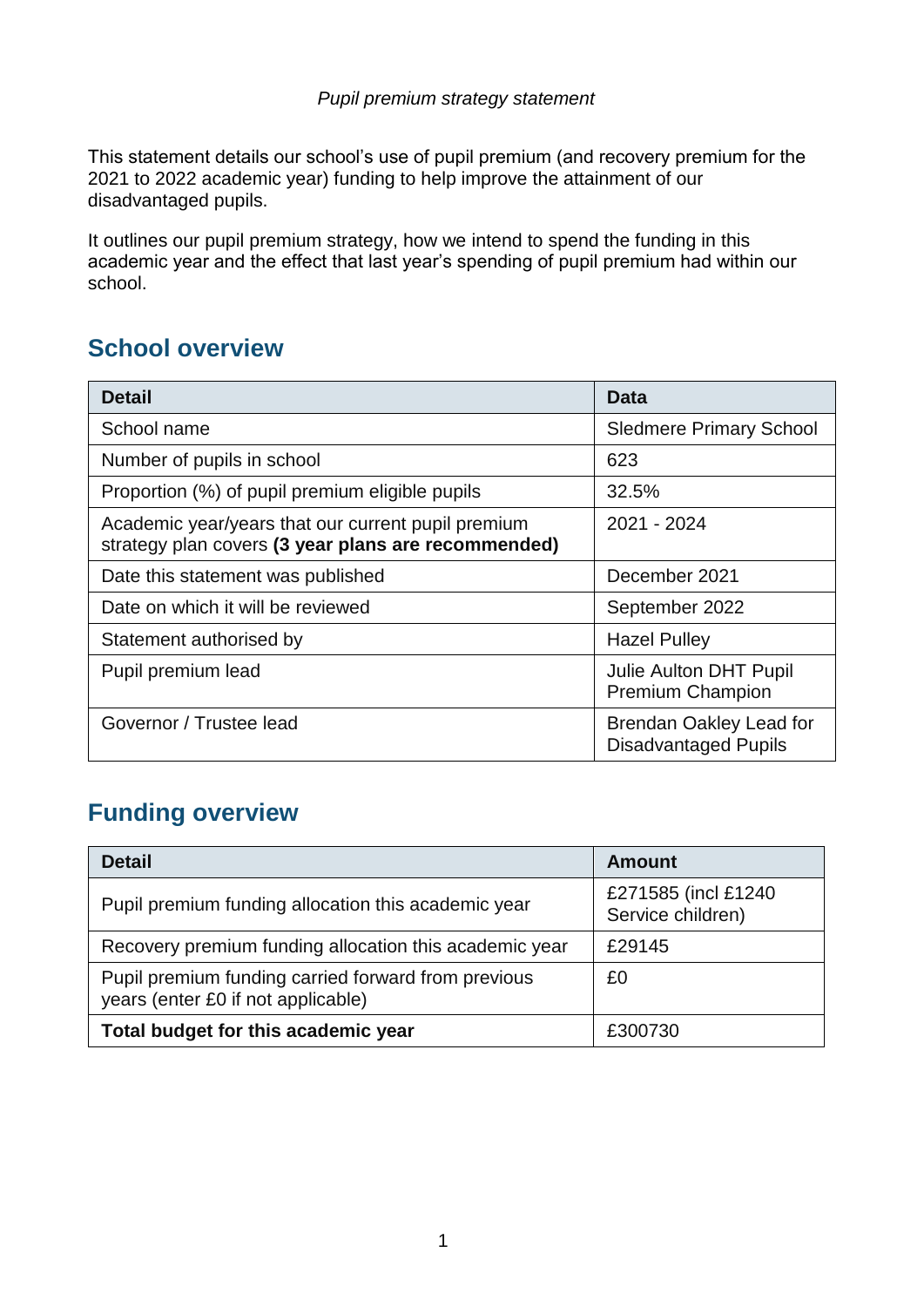# **Part A: Pupil premium strategy plan**

#### **Statement of intent**

Our ultimate objectives are to secure the best possible outcomes for all children in Reading, Writing and Mathematics

The core approach we will be implementing early assessments of all children in these areas. This will give us a baseline of attainment which can be compared with previous achievement as well as giving us a revised starting point for assessing progress in the Autumn Term of 2021.

The key principles of our strategy plan:

Our intention is that all pupils, irrespective of their background or the challenges they face, make good progress and achieve high attainment across all subject areas. The focus of our pupil premium strategy is to support disadvantaged pupils to achieve that goal, including progress for those who are already high attainers.

High-quality teaching is at the heart of our approach, with a focus on areas in which disadvantaged pupils require the most support. This is proven to have the greatest impact on closing the disadvantage attainment gap and at the same time will benefit the non-disadvantaged pupils in our school. Implicit in the intended outcomes detailed below, is the intention that non-disadvantaged pupils' attainment will be sustained and improved alongside progress for their disadvantaged peers.

Our strategy is also integral to wider school plans for education recovery, notably in its targeted support through the National Tutoring Programme for pupils whose education has been worst affected.

Our approach will be responsive to common challenges and individual needs, rooted in robust diagnostic assessment, not assumptions about the impact of disadvantage. The approaches we have adopted complement each other to help pupils excel. To ensure they are effective we will:

- ensure disadvantaged pupils are challenged in the work that they're set
- act early to intervene at the point need is identified

adopt a whole school approach in which all staff take responsibility for disadvantaged pupils' outcomes and raise expectations of what they can achieve.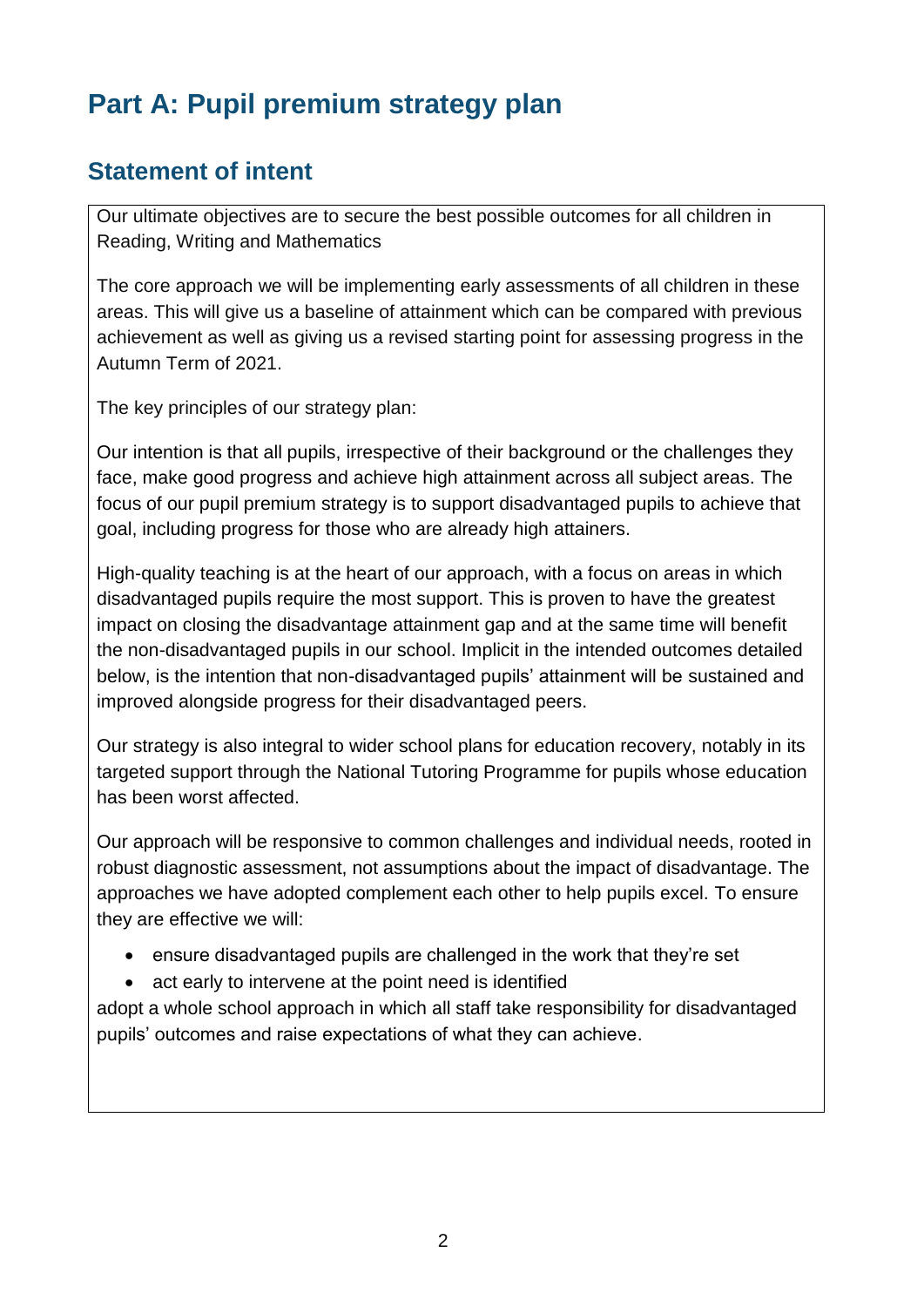# **Challenges**

This details the key challenges to achievement that we have identified among our disadvantaged pupils.

| <b>Challenge</b><br>number | <b>Detail of challenge</b>                                                                                                                                                                                                                                                                                             |
|----------------------------|------------------------------------------------------------------------------------------------------------------------------------------------------------------------------------------------------------------------------------------------------------------------------------------------------------------------|
| 1                          | Assessments, observations, and discussions with pupils indicate<br>underdeveloped oral language skills and vocabulary gaps among many<br>disadvantaged pupils. These are evident from Reception through to KS2<br>and in general, are more prevalent among our disadvantaged pupils<br>than their peers.               |
| $\overline{2}$             | Assessments, observations, and discussions with pupils suggest<br>disadvantaged pupils generally have greater difficulties with phonics<br>than their peers. This negatively impacts their development as readers.                                                                                                     |
| 3                          | Internal and external (where available) assessments indicate that read-<br>ing attainment among disadvantaged pupils is significantly below that of<br>non-disadvantaged pupils.                                                                                                                                       |
|                            | On entry to Reception class in the last 2 years, 100% of our<br>disadvantaged pupils arrive below age-related expectations compared<br>to 50% of other pupils.                                                                                                                                                         |
| $\overline{4}$             | Our assessments and observations indicate that the education and well-<br>being of many of our disadvantaged pupils have been impacted by par-<br>tial school closures to a greater extent than for other pupils. These find-<br>ings are supported by national studies.                                               |
|                            | This has resulted in significant knowledge gaps leading to pupils falling<br>further behind age-related expectations, especially in reading.                                                                                                                                                                           |
| 5                          | Our observations and discussions with pupils and families have identi-<br>fied social and emotional issues for many pupils, notably due to Covid<br>closure and a lack of enrichment opportunities during school closure.<br>These challenges particularly affect disadvantaged pupils, including<br>their attainment. |
| 6                          | Our attendance data over the last 3 years indicates that attendance<br>among disadvantaged pupils has been between 2-3% lower than for<br>non-disadvantaged pupils.                                                                                                                                                    |
|                            | 33.44% of disadvantaged pupils have been 'persistently absent' com-<br>pared to 21.58% of their peers during that period. Our assessments and<br>observations indicate that absenteeism is negatively impacting disad-<br>vantaged pupils' progress.                                                                   |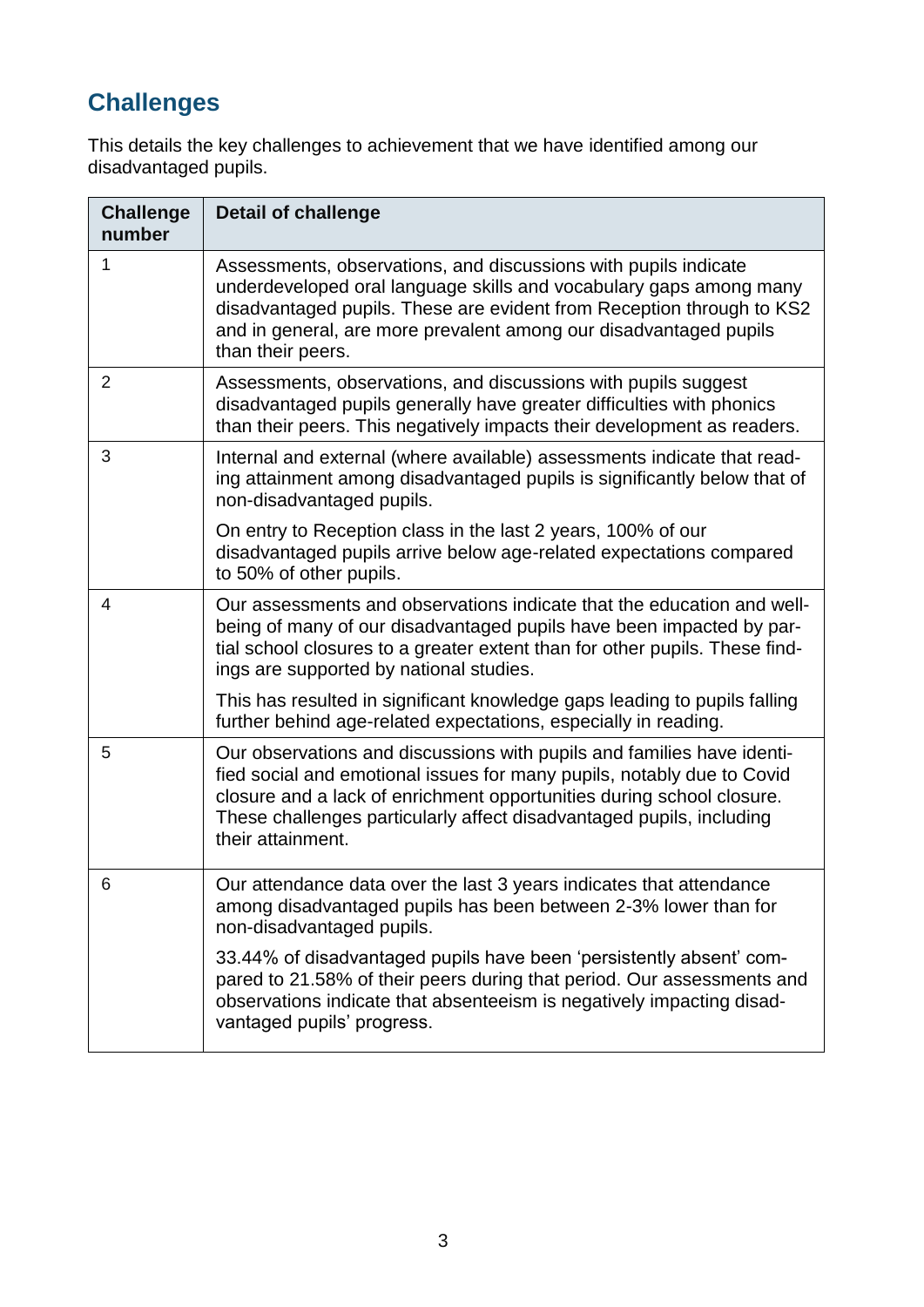#### **Intended outcomes**

This explains the outcomes we are aiming for **by the end of our current strategy plan**, and how we will measure whether they have been achieved.

| <b>Intended outcome</b>                                                                                                    | <b>Success criteria</b>                                                                                                                                                                                                                                                                                                                                                                                                                              |  |  |  |  |
|----------------------------------------------------------------------------------------------------------------------------|------------------------------------------------------------------------------------------------------------------------------------------------------------------------------------------------------------------------------------------------------------------------------------------------------------------------------------------------------------------------------------------------------------------------------------------------------|--|--|--|--|
| Improved oral<br>language skills and<br>vocabulary among<br>disadvantaged pupils.                                          | Assessments and observations indicate significantly im-<br>proved oral language among disadvantaged pupils. This is<br>evident when triangulated with other sources of evidence,<br>including engagement in lessons, book scrutiny and ongo-<br>ing formative assessment.                                                                                                                                                                            |  |  |  |  |
| <b>Improved Phonics</b><br>attainment among<br>disadvantaged pupils.                                                       | Phonics outcomes in 2024/25 show that more that 80% of<br>disadvantaged pupils met the expected standard.                                                                                                                                                                                                                                                                                                                                            |  |  |  |  |
| Improved reading<br>attainment among<br>disadvantaged pupils.                                                              | KS2 reading outcomes in 2024/25 show that more than<br>70% of disadvantaged pupils met the expected standard.                                                                                                                                                                                                                                                                                                                                        |  |  |  |  |
| To achieve and sustain<br>improved wellbeing for<br>all pupils in our school,<br>particularly our<br>disadvantaged pupils. | Sustained high levels of wellbeing from 2024/25 demon-<br>strated by:<br>qualitative data from student voice, student and parent<br>surveys and teacher observations<br>a significant reduction in behaviour incidents<br>$\bullet$<br>a significant increase in participation in enrichment ac-<br>tivities, particularly among disadvantaged pupils                                                                                                |  |  |  |  |
| To achieve and sustain<br>improved attendance<br>for all pupils,<br>particularly our<br>disadvantaged pupils.              | Sustained high attendance from 2024/25 demonstrated by:<br>the overall absence rate for all pupils being no more<br>$\bullet$<br>than 97%, and the attendance gap between disadvan-<br>taged pupils and their non-disadvantaged peers being<br>reduced by 1%.<br>the percentage of all pupils who are persistently absent<br>$\bullet$<br>being below 10% and the figure among disadvantaged<br>pupils being no more than 1% lower than their peers. |  |  |  |  |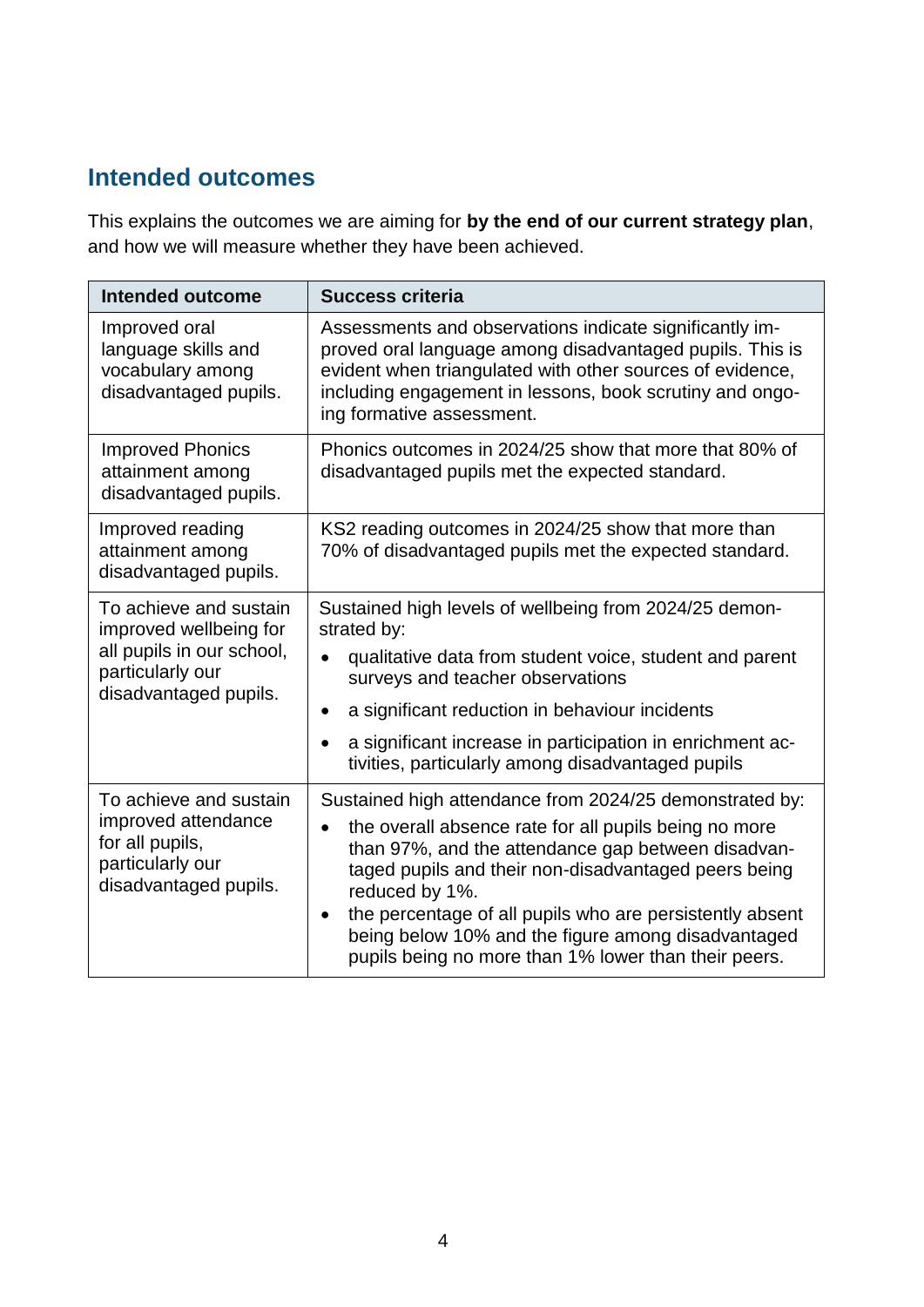## **Activity in this academic year**

This details how we intend to spend our pupil premium (and recovery premium funding) **this academic year** to address the challenges listed above.

### **Teaching (for example, CPD, recruitment and retention)**

Budgeted cost: £ *100,000*

| <b>Activity</b>                                                                                                                                                                                                                                                                               |  | Evidence that supports this approach                                                                                                                                                                                                                                                                                          | <b>Challenge</b><br>number(s)<br>addressed |
|-----------------------------------------------------------------------------------------------------------------------------------------------------------------------------------------------------------------------------------------------------------------------------------------------|--|-------------------------------------------------------------------------------------------------------------------------------------------------------------------------------------------------------------------------------------------------------------------------------------------------------------------------------|--------------------------------------------|
| Purchase of a DfE<br>validated<br><b>Systematic</b><br><b>Synthetic Phonics</b><br>programme to<br>secure stronger<br>phonics teaching<br>for all pupils.                                                                                                                                     |  | Phonics approaches have a strong evidence<br>base that indicates a positive impact on the<br>accuracy of word reading (though not necessarily<br>comprehension), particularly for disadvantaged<br>pupils:<br><b>Phonics   Toolkit Strand   Education Endowment</b><br><b>Foundation   EEF</b>                                | $\overline{2}$                             |
| <b>Embedding dia-</b><br>logic activities<br>across the school<br>curriculum. These<br>can support pupils<br>to articulate key<br>ideas, consolidate<br>understanding and<br>extend vocabulary.<br>We will purchase<br>resources and<br>fund ongoing<br>teacher training<br>and release time. |  | There is a strong evidence base that suggests<br>oral language interventions, including dialogic ac-<br>tivities such as high-quality classroom discussion,<br>are inexpensive to implement with high impacts<br>on reading:<br>Oral language interventions   Toolkit Strand  <br><b>Education Endowment Foundation   EEF</b> | 1, 2, 3                                    |
| <b>Enhancement of</b><br>our Reading and<br><b>Writing teaching</b><br>and curriculum<br>planning in line<br>with DfE and EEF<br>guidance.                                                                                                                                                    |  | Pupils who struggle to read struggle in all subjects<br>and the wonders of a knowledge-rich curriculum<br>passes them by unread. Fluency of reading is also<br>a key indicator for future success in further<br>education, higher education and employment.<br>Reading and Writing - DFE/EEF Guidance                         | 3, 4                                       |
| Improve the<br>quality of so-<br>cial and emo-<br>tional (SEL)<br>learning.                                                                                                                                                                                                                   |  | There is extensive evidence associating childhood<br>social and emotional skills with improved outcomes at<br>school and in later life (e.g., improved academic<br>performance, attitudes, behaviour and relationships<br>with peers):<br><b>EEF Social and Emotional Learning)</b>                                           | 5                                          |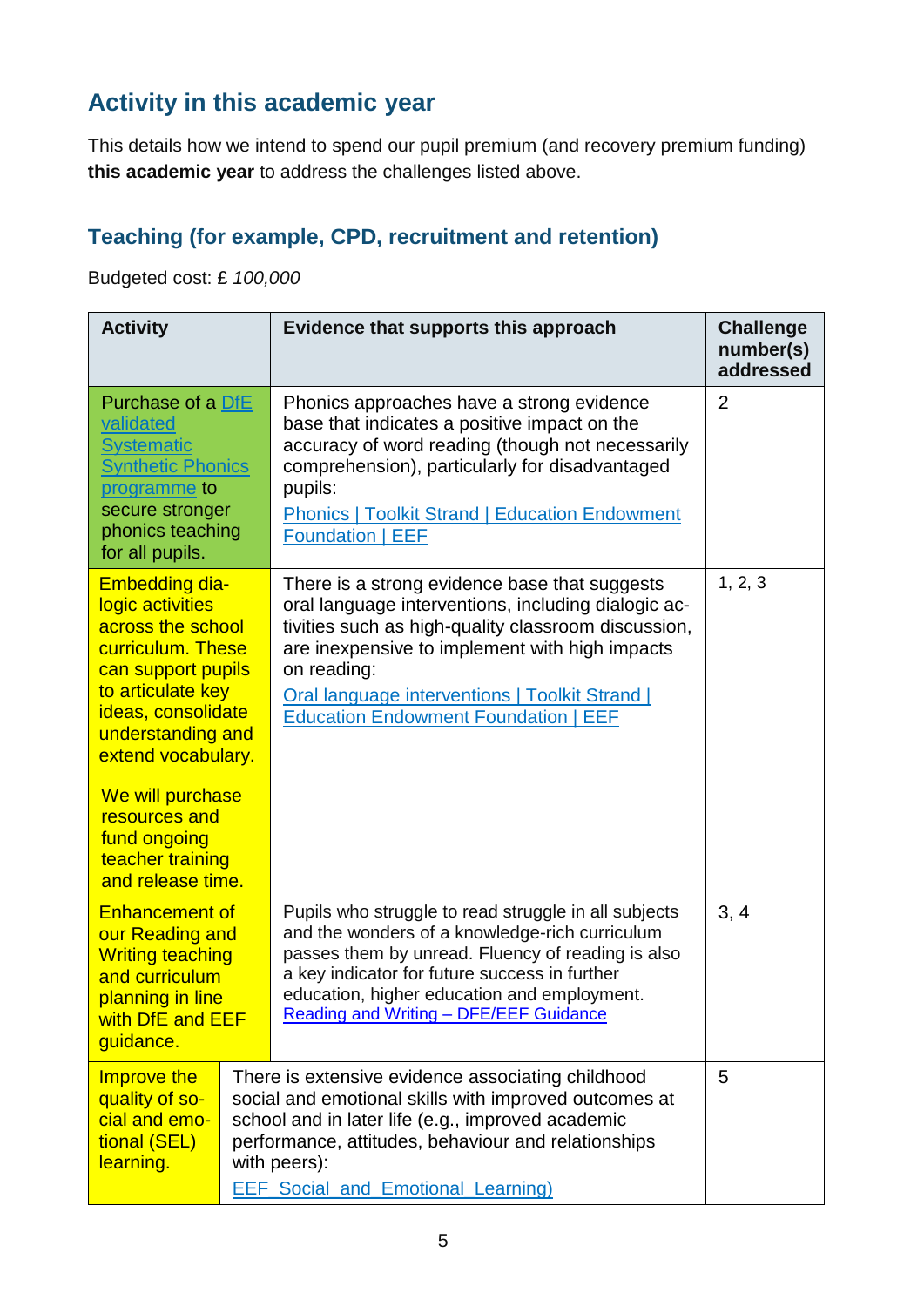| SEL approaches will be embedded into routine        |  |
|-----------------------------------------------------|--|
| educational practices and supported by professional |  |
| development and training for staff.                 |  |
|                                                     |  |

### **Targeted academic support (for example, tutoring, one-to-one support structured interventions)**

Budgeted cost: £ *114730*

| <b>Activity</b>                                                                                                                                                                                                                                                                                                                                                         | Evidence that supports this approach                                                                                                                                                                                                                                                                                                                                        | <b>Challenge</b><br>number(s)<br>addressed |
|-------------------------------------------------------------------------------------------------------------------------------------------------------------------------------------------------------------------------------------------------------------------------------------------------------------------------------------------------------------------------|-----------------------------------------------------------------------------------------------------------------------------------------------------------------------------------------------------------------------------------------------------------------------------------------------------------------------------------------------------------------------------|--------------------------------------------|
| Purchase of a<br>programme to<br>improve listening,<br>narrative and<br>vocabulary skills for<br>disadvantaged<br>pupils who have<br>relatively low<br>spoken language<br>skills.                                                                                                                                                                                       | Oral language interventions can have a positive<br>impact on pupils' language skills. Approaches<br>that focus on speaking, listening and a<br>combination of the two show positive impacts<br>on attainment:<br>Oral language interventions   EEF<br>(educationendowmentfoundation.org.uk)                                                                                 | 1                                          |
| <b>Additional phonics</b><br>sessions targeted at<br>disadvantaged<br>pupils who require<br>further phonics<br>support. This will be<br>delivered in<br>collaboration with<br>our local English<br>hub.                                                                                                                                                                 | Phonics approaches have a strong evidence<br>base indicating a positive impact on pupils,<br>particularly from disadvantaged backgrounds.<br>Targeted phonics interventions have been<br>shown to be more effective when delivered as<br>regular sessions over a period up to 12 weeks:<br><b>Phonics   Toolkit Strand   Education</b><br><b>Endowment Foundation   EEF</b> | $\overline{2}$                             |
| <b>Engaging with the</b><br><b>National Tutoring Pro-</b><br>gramme to provide a<br>blend of tuition,<br>mentoring and school-<br>led tutoring for pupils<br>whose education has<br>been most impacted<br>by the pandemic. A<br>significant proportion<br>of the pupils who<br>receive tutoring will be<br>disadvantaged,<br>including those who<br>are high attainers. | Tuition targeted at specific needs and<br>knowledge gaps can be an effective method to<br>support low attaining pupils or those falling be-<br>hind, both one-to-one:<br>One to one tuition   EEF (educationendow-<br>mentfoundation.org.uk)<br>And in small groups:<br><b>Small group tuition   Toolkit Strand   Education</b><br><b>Endowment Foundation   EEF</b>        | 4                                          |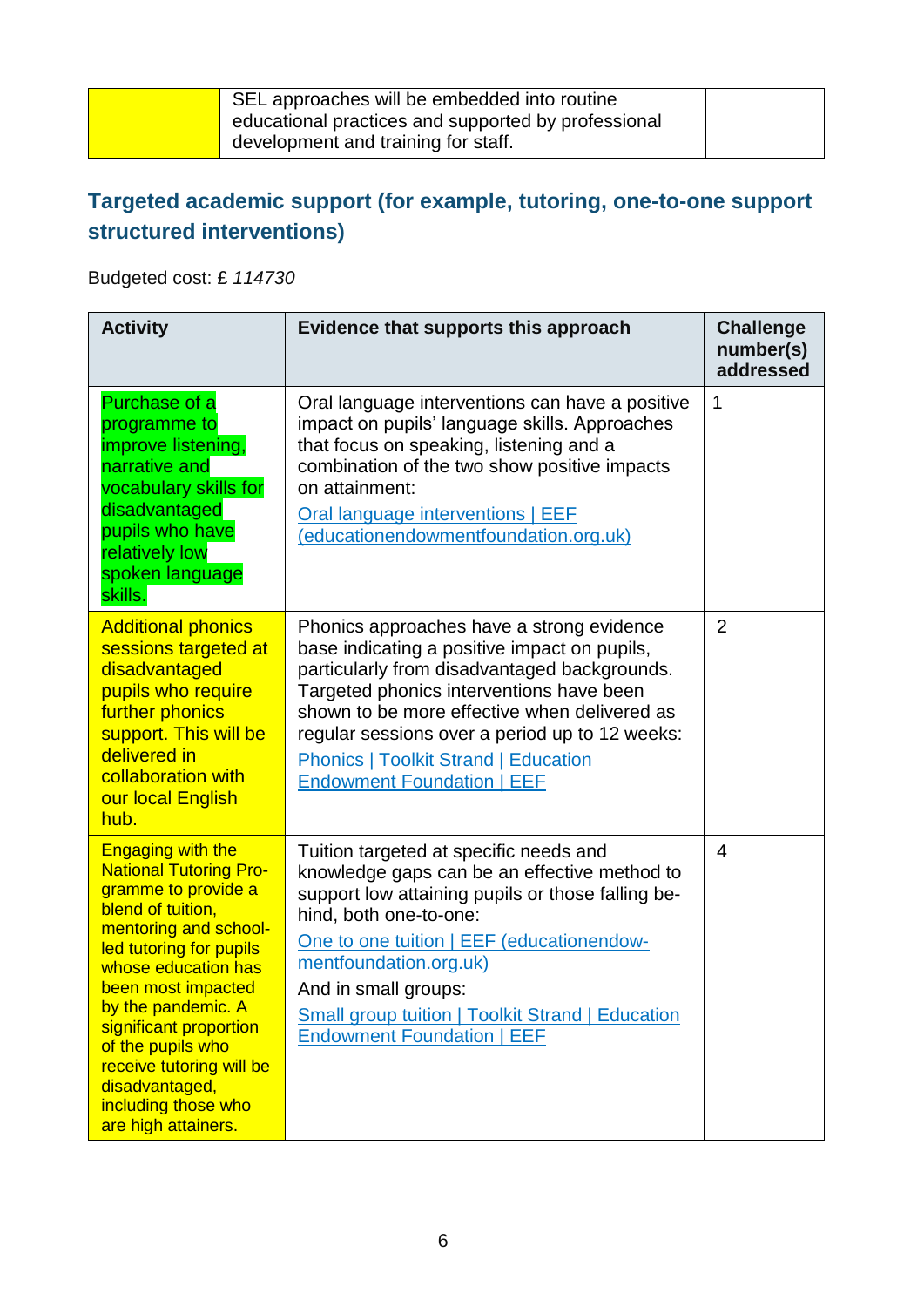#### **Wider strategies (for example, related to attendance, behaviour, wellbeing)**

Budgeted cost: £ *86000*

| <b>Activity</b>                                                                                                                                                                                                  | Evidence that supports this approach                                                                                                                                                                       | <b>Challenge</b><br>number(s)<br>addressed |
|------------------------------------------------------------------------------------------------------------------------------------------------------------------------------------------------------------------|------------------------------------------------------------------------------------------------------------------------------------------------------------------------------------------------------------|--------------------------------------------|
| <b>Whole staff training</b><br>on behaviour<br>management and<br>anti-bullying<br>approaches with the<br>aim of developing our<br>school ethos and<br>improving behaviour<br>across school.                      | Both targeted interventions and<br>universal approaches can have positive<br>overall effects:<br><b>Behaviour interventions   EEF</b><br>(educationendowmentfoundation.org.uk)                             | 5                                          |
| <b>Embedding principles</b><br>of good practice set<br>out in the DfE's<br><b>Improving School</b><br>Attendance advice.<br><b>This will involve</b><br>training and release<br>time for staff to<br>develop and | The DfE guidance has been informed by<br>engagement with schools that have<br>significantly reduced levels of absence<br>and persistent absence.                                                           | 6                                          |
| implement new<br>procedures and<br>appointing<br>attendance/support<br>officers to improve<br>attendance.                                                                                                        |                                                                                                                                                                                                            |                                            |
| <b>Improved SEMH</b><br>provision                                                                                                                                                                                | <b>EEF Programmes to Practices</b><br>Identifying effective, evidence based social<br>and emotional learning strategies for<br>teachers and schools                                                        | 5, 6                                       |
| Contingency fund for<br>acute issues.                                                                                                                                                                            | Based on our experiences and those of<br>similar schools to ours, we have<br>identified a need to set a small amount<br>of funding aside to respond quickly to<br>needs that have not yet been identified. | All                                        |

### **Total budgeted cost: £** *300730*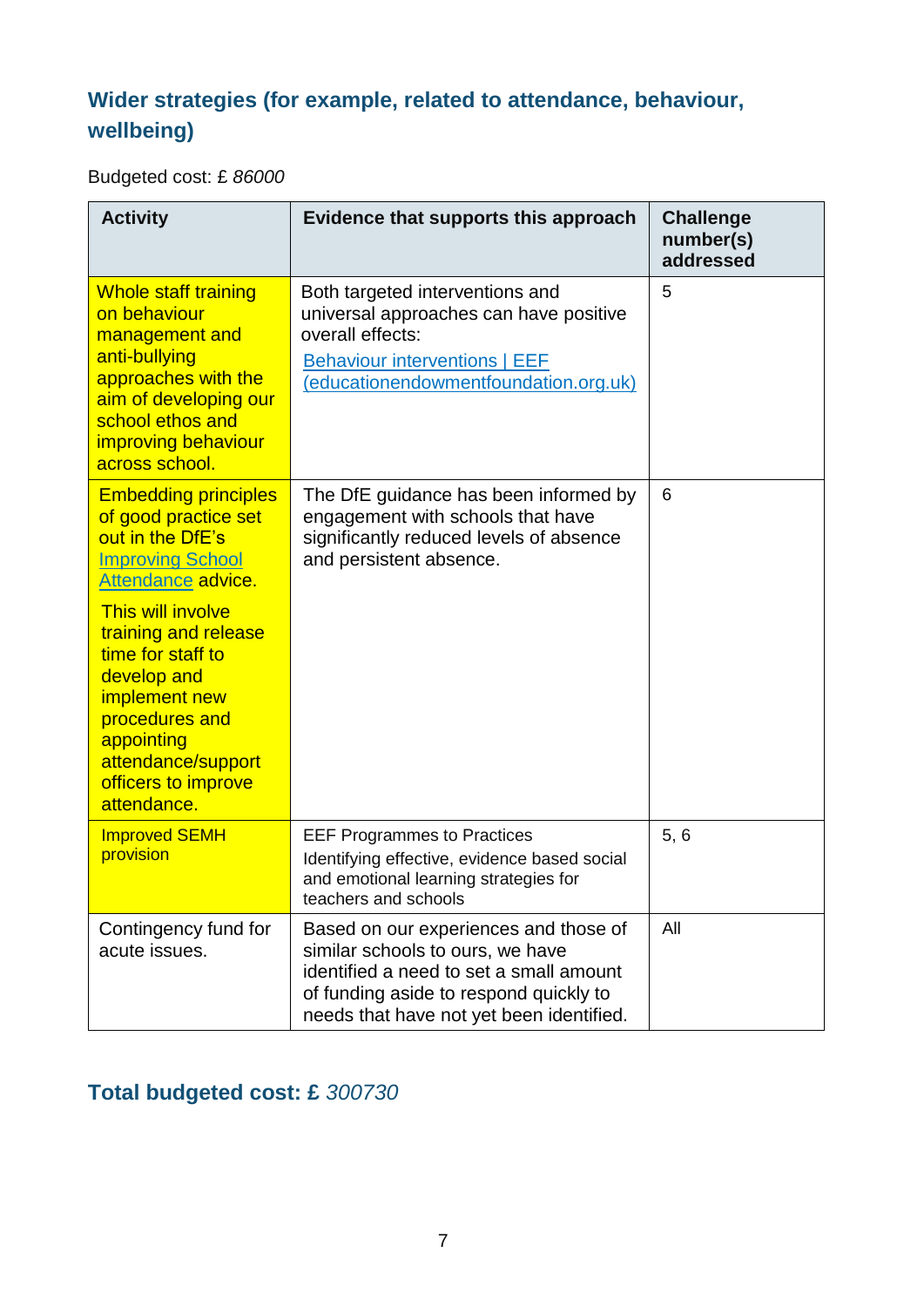# **Part B: Review of outcomes in the previous academic year**

#### **Pupil premium strategy outcomes**

This details the impact that our pupil premium activity had on pupils in the 2020 to 2021 academic year.

Due to COVID-19, performance measures have not been published for 2020 to 2021, and 2020 to 2021 results will not be used to hold schools to account. The following data identifies the impact on missed schooling for the majority of pupils. The data shows a mixed picture of attainment. Younger children have more 'catch-up' to achieve at least expected attainment but attainment is generally low as a result of lockdowns. In a number of areas, PP children achieved well, compared to their peers.

We looked carefully at progress from March to July 2021. This identifies that while there is a broadly balanced picture for children that are identified as disadvantaged achieving expected attainment in core areas, there is a particular gap for disadvantaged children achieving above expected.

This analysis is reflected in our actions identified in our School Improvement Planning and our revised Pupil Premium Strategy for this academic year.

| Reading       |              |             |                  |         |             |             |
|---------------|--------------|-------------|------------------|---------|-------------|-------------|
| Year<br>Group | All children |             | PP children      |         |             |             |
|               | % below      | $%$ at      | % above          | % below | $%$ at      | % above     |
| Rec           | 100          | $\mathbf 0$ | $\boldsymbol{0}$ | 100     | $\mathbf 0$ | $\mathbf 0$ |
| Year 1        | 85           | 15          | $\boldsymbol{0}$ | 100     | $\mathbf 0$ | $\pmb{0}$   |
| Year 2        | 49           | 51          | $\boldsymbol{0}$ | 67      | 33          | $\pmb{0}$   |
| Year 3        | 65           | 33          | $\overline{2}$   | 75      | 25          | $\mathbf 0$ |
| Year 4        | 47           | 42          | 11               | 72      | 28          | $\mathbf 0$ |
| Year 5        | 54           | 38          | 8                | 51      | 49          | $\mathbf 0$ |
| Year 6        | 33           | 44          | 23               | 58      | 42          | $\pmb{0}$   |

LLMAT End of Year/Baseline Attainment Information – September 2020 - July 2021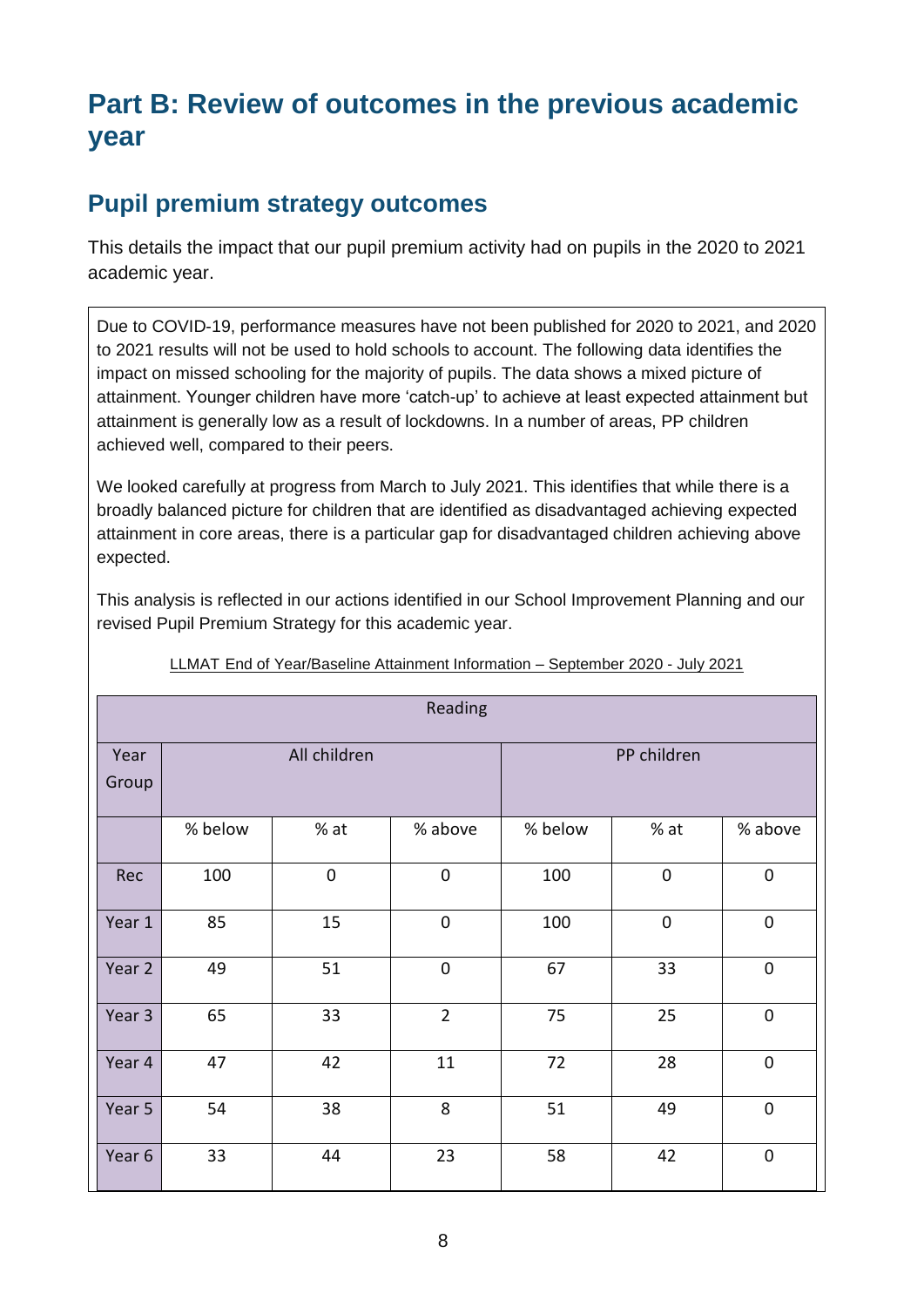| Writing       |              |                  |                  |             |                  |                  |
|---------------|--------------|------------------|------------------|-------------|------------------|------------------|
| Year<br>Group | All children |                  |                  | PP children |                  |                  |
|               | % below      | % at             | % above          | % below     | % at             | % above          |
| Rec           | 100          | $\boldsymbol{0}$ | $\boldsymbol{0}$ | 100         | $\boldsymbol{0}$ | $\pmb{0}$        |
| Year 1        | 85           | 15               | $\boldsymbol{0}$ | 100         | $\boldsymbol{0}$ | $\pmb{0}$        |
| Year 2        | 56           | 44               | $\boldsymbol{0}$ | 52          | 48               | $\pmb{0}$        |
| Year 3        | 83           | 17               | $\boldsymbol{0}$ | 97          | 3                | $\pmb{0}$        |
| Year 4        | 62           | 33               | 5                | 89          | 11               | $\pmb{0}$        |
| Year 5        | 74           | 23               | $\overline{3}$   | 73          | 27               | $\boldsymbol{0}$ |
| Year 6        | 55           | 37               | 8                | 67          | 33               | $\pmb{0}$        |
|               |              |                  | Maths            |             |                  |                  |
| Year<br>Group |              | All children     |                  |             | PP children      |                  |
|               | % below      | % at             | % above          | % below     | % at             | % above          |
| Rec           | 100          | $\boldsymbol{0}$ | $\mathbf 0$      | 100         | $\boldsymbol{0}$ | $\mathbf 0$      |
| Year 1        | 87           | 13               | $\boldsymbol{0}$ | 100         | $\boldsymbol{0}$ | $\mathbf 0$      |
| Year 2        | 38           | 62               | $\boldsymbol{0}$ | 52          | 48               | $\boldsymbol{0}$ |
| Year 3        | 70           | 29               | $\mathbf{1}$     | 74          | 26               | $\mathbf 0$      |
| Year 4        | 43           | 47               | $10\,$           | 72          | 28               | $\pmb{0}$        |
| Year 5        | 55           | 35               | $10\,$           | 56          | 44               | $\mathbf 0$      |
| Year 6        | 38           | 47               | 15               | 54          | 46               | $\boldsymbol{0}$ |
|               |              |                  |                  |             |                  |                  |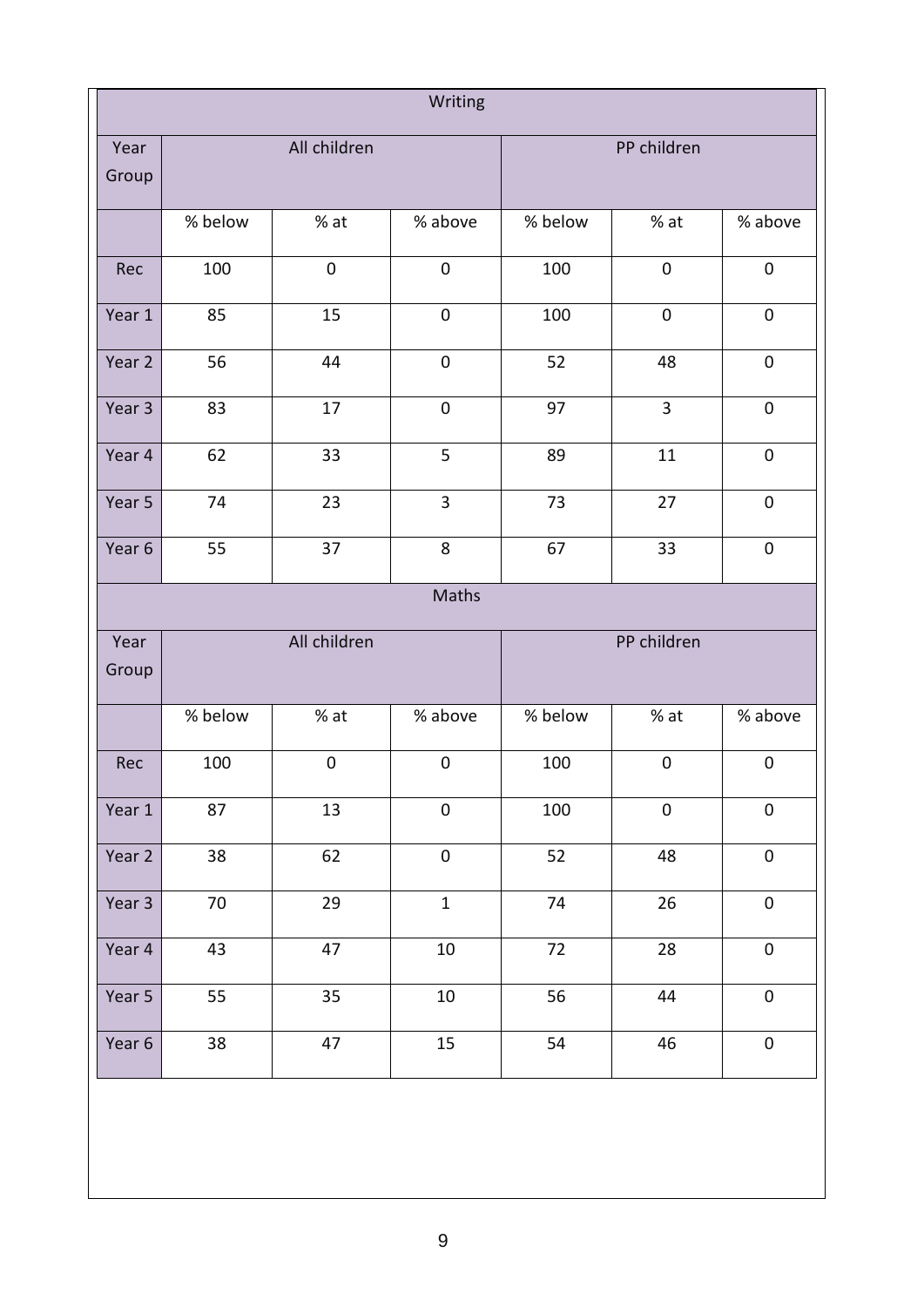| LLMAT Progress Information - March 21 to July 2021 |                       |                       |                  |         |                      |                  |
|----------------------------------------------------|-----------------------|-----------------------|------------------|---------|----------------------|------------------|
|                                                    | Reading               |                       |                  |         |                      |                  |
| Year<br>Group                                      | All children March 21 |                       |                  |         | All children July 21 |                  |
|                                                    | % below               | % at                  | % above          | % below | $%$ at               | % above          |
| Rec                                                | 100                   | $\boldsymbol{0}$      | $\boldsymbol{0}$ | 100     | $\pmb{0}$            | $\pmb{0}$        |
| Year 1                                             | 100                   | $\pmb{0}$             | $\boldsymbol{0}$ | 85      | 15                   | $\boldsymbol{0}$ |
| Year 2                                             | 78                    | 22                    | $\boldsymbol{0}$ | 49      | 52                   | $\pmb{0}$        |
| Year 3                                             | 85                    | 15                    | $\boldsymbol{0}$ | 65      | 33                   | $\overline{2}$   |
| Year 4                                             | 75                    | 25                    | $\mathbf 0$      | 47      | 42                   | 11               |
| Year 5                                             | 78                    | 22                    | $\mathbf 0$      | 54      | 38                   | 8                |
| Year 6                                             | 62                    | 24                    | 14               | 33      | 44                   | 23               |
|                                                    |                       |                       | Writing          |         |                      |                  |
| Year<br>Group                                      |                       | All children March 21 |                  |         | All children July 21 |                  |
|                                                    | % below               | % at                  | % above          | % below | % at                 | % above          |
| Rec                                                | 100                   | $\boldsymbol{0}$      | $\boldsymbol{0}$ | 100     | $\boldsymbol{0}$     | $\pmb{0}$        |
| Year 1                                             | 100                   | $\boldsymbol{0}$      | $\boldsymbol{0}$ | 85      | 15                   | $\mathbf 0$      |
| Year 2                                             | 81                    | 16                    | 3                | 56      | 44                   | $\pmb{0}$        |
| Year 3                                             | 94                    | 6                     | $\boldsymbol{0}$ | 83      | 17                   | $\boldsymbol{0}$ |
| Year 4                                             | 86                    | 14                    | $\boldsymbol{0}$ | 62      | 33                   | 5                |
| Year 5                                             | 89                    | 11                    | $\boldsymbol{0}$ | 74      | 23                   | 3                |
| Year 6                                             | 80                    | $20\,$                | $\boldsymbol{0}$ | 55      | 37                   | 8                |
|                                                    | Maths                 |                       |                  |         |                      |                  |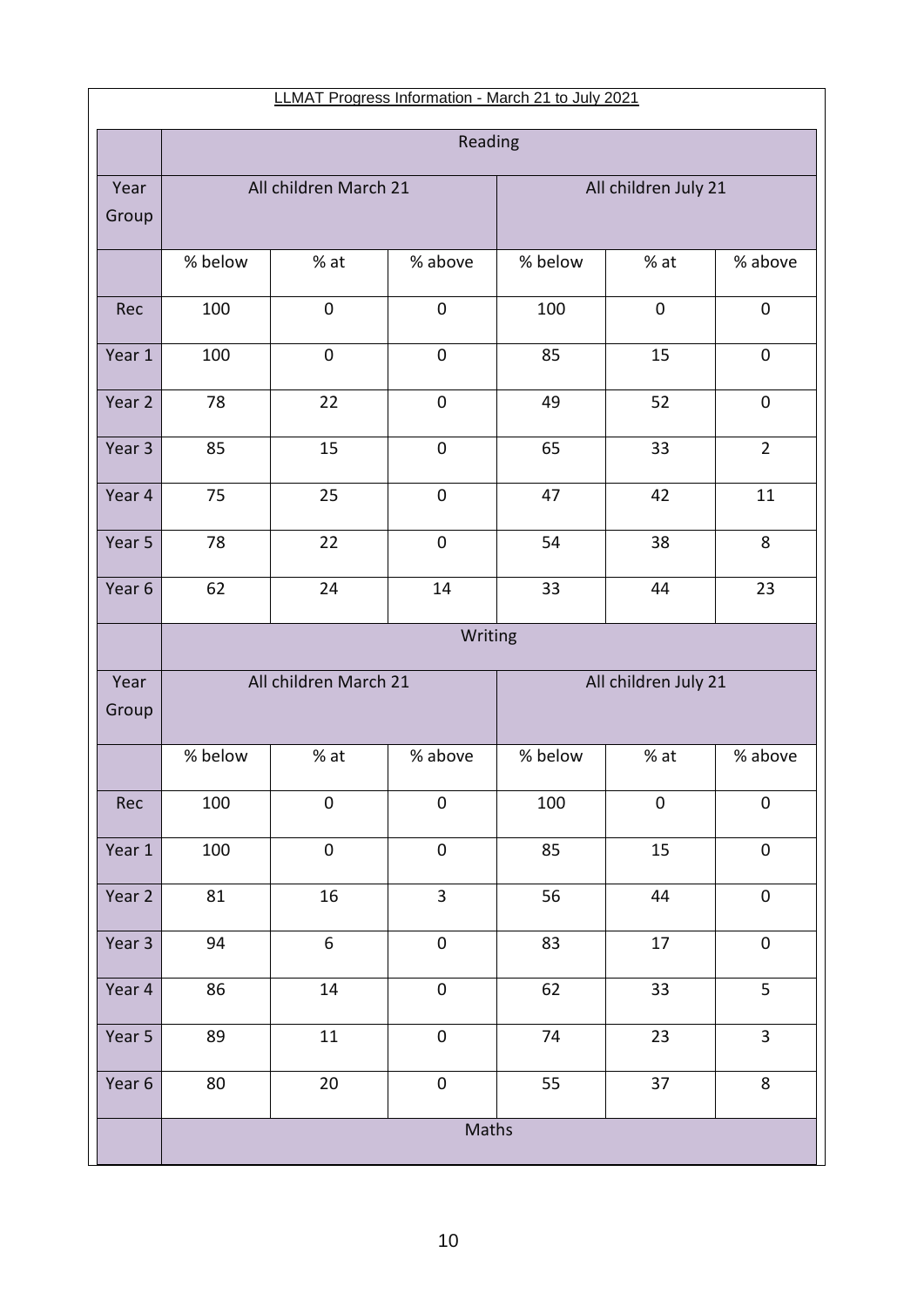| Year<br>Group | All children March 21 |             |                |         | All children July 21 |              |
|---------------|-----------------------|-------------|----------------|---------|----------------------|--------------|
|               | % below               | % at        | % above        | % below | %at                  | % above      |
| Rec           | 100                   | $\mathbf 0$ | $\mathbf 0$    | 100     | $\overline{0}$       | $\mathbf 0$  |
| Year 1        | 100                   | $\mathbf 0$ | $\mathbf 0$    | 87      | 13                   | $\mathbf 0$  |
| Year 2        | 85                    | 15          | $\mathbf 0$    | 38      | 62                   | $\mathbf 0$  |
| Year 3        | 88                    | 12          | $\mathbf 0$    | 70      | 29                   | $\mathbf{1}$ |
| Year 4        | 81                    | 19          | $\mathbf 0$    | 43      | 47                   | 10           |
| Year 5        | 85                    | 13          | $\overline{2}$ | 55      | 35                   | 10           |
| Year 6        | 69                    | 25          | 6              | 38      | 47                   | 15           |

#### LLMAT Progress Information - November 2021 to July 2021

| Reading       |                      |                |                  |                     |             |             |
|---------------|----------------------|----------------|------------------|---------------------|-------------|-------------|
| Year<br>Group | PP children March 21 |                |                  | PP children July 21 |             |             |
|               | % below              | $%$ at         | % above          | % below             | $%$ at      | % above     |
| Rec           | 100                  | $\mathbf 0$    | $\mathbf 0$      | 100                 | $\mathbf 0$ | $\mathbf 0$ |
| Year 1        | 100                  | $\mathbf 0$    | $\mathbf 0$      | 100                 | $\mathbf 0$ | $\mathbf 0$ |
| Year 2        | 85                   | 15             | $\mathbf 0$      | 67                  | 33          | $\mathbf 0$ |
| Year 3        | 76                   | 24             | $\pmb{0}$        | 75                  | 25          | $\mathbf 0$ |
| Year 4        | 96                   | $\overline{4}$ | $\mathbf 0$      | 72                  | 28          | $\mathbf 0$ |
| Year 5        | 90                   | 10             | $\boldsymbol{0}$ | 51                  | 49          | $\mathbf 0$ |
| Year 6        | 60                   | 40             | $\mathbf 0$      | 58                  | 42          | $\mathbf 0$ |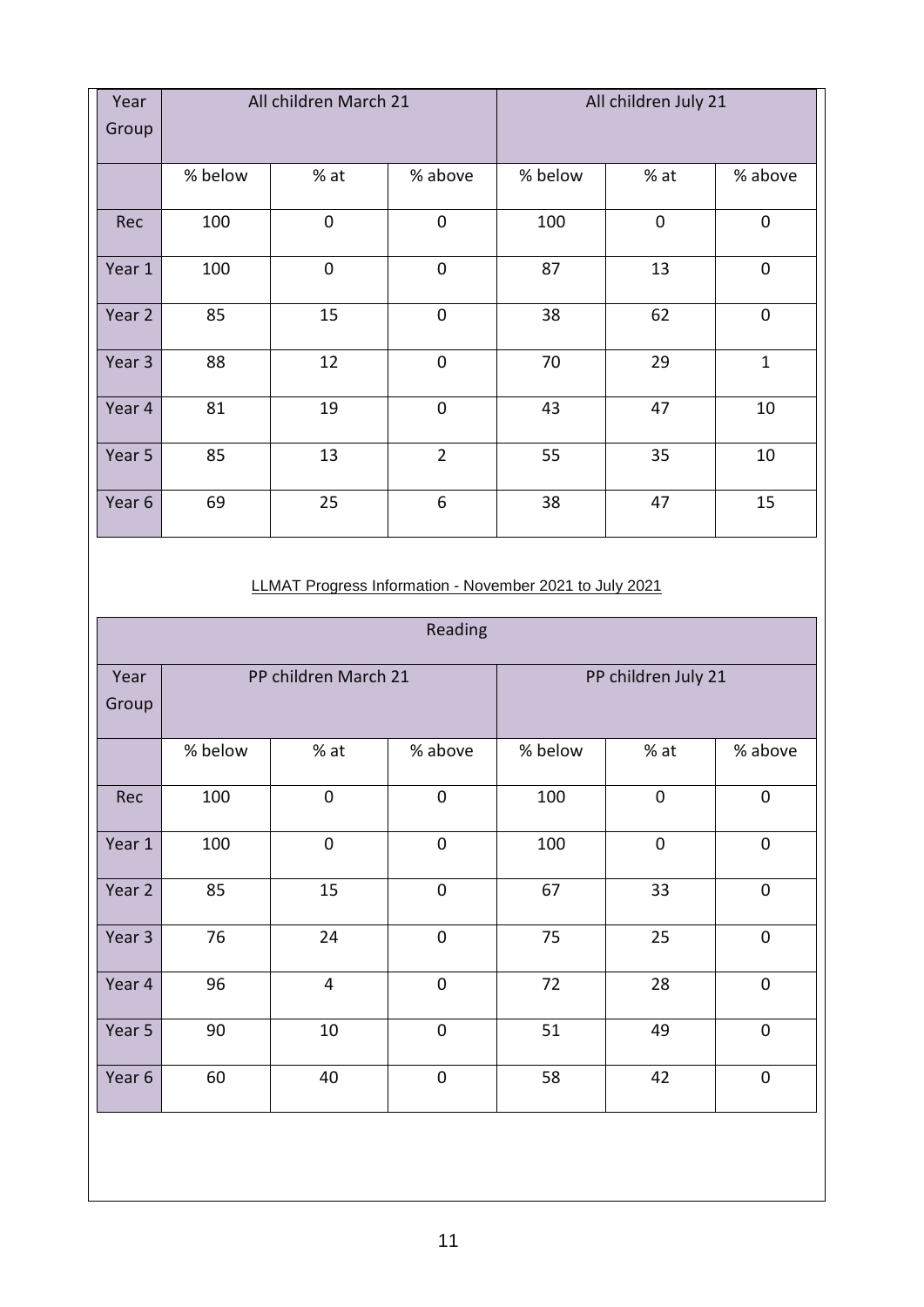| Writing       |                      |                  |                  |                     |             |             |
|---------------|----------------------|------------------|------------------|---------------------|-------------|-------------|
| Year<br>Group | PP children March 21 |                  |                  | PP children July 21 |             |             |
|               | % below              | %at              | % above          | % below             | % at        | % above     |
| Rec           | 100                  | $\boldsymbol{0}$ | $\boldsymbol{0}$ | 100                 | $\mathbf 0$ | $\mathbf 0$ |
| Year 1        | 100                  | $\mathbf 0$      | $\mathbf 0$      | 100                 | $\mathbf 0$ | $\mathbf 0$ |
| Year 2        | 85                   | 15               | $\mathbf 0$      | 52                  | 48          | $\mathbf 0$ |
| Year 3        | 100                  | $\mathbf 0$      | $\mathbf 0$      | 97                  | 3           | $\mathbf 0$ |
| Year 4        | 96                   | $\overline{4}$   | $\boldsymbol{0}$ | 89                  | 11          | $\mathbf 0$ |
| Year 5        | 98                   | $\overline{2}$   | $\overline{0}$   | 73                  | 27          | $\mathbf 0$ |
| Year 6        | 100                  | $\boldsymbol{0}$ | $\boldsymbol{0}$ | 67                  | 33          | $\mathbf 0$ |

| Maths         |                      |                  |              |                     |             |                |
|---------------|----------------------|------------------|--------------|---------------------|-------------|----------------|
| Year<br>Group | PP children March 21 |                  |              | PP children July 21 |             |                |
|               | % below              | $%$ at           | % above      | % below             | % at        | % above        |
| Rec           | 100                  | $\boldsymbol{0}$ | $\mathbf 0$  | 100                 | $\mathbf 0$ | $\overline{0}$ |
| Year 1        | 100                  | 0                | $\mathbf 0$  | 100                 | $\mathbf 0$ | $\mathbf 0$    |
| Year 2        | 95                   | 5                | $\mathbf{0}$ | 52                  | 48          | $\overline{0}$ |
| Year 3        | 100                  | $\mathbf 0$      | $\mathbf 0$  | 74                  | 26          | $\mathbf 0$    |
| Year 4        | 96                   | $\overline{4}$   | $\mathbf 0$  | 72                  | 28          | $\overline{0}$ |
| Year 5        | 95                   | 5                | $\pmb{0}$    | 56                  | 44          | $\mathbf 0$    |
| Year 6        | 92                   | 8                | $\mathbf 0$  | 54                  | 46          | $\mathbf 0$    |